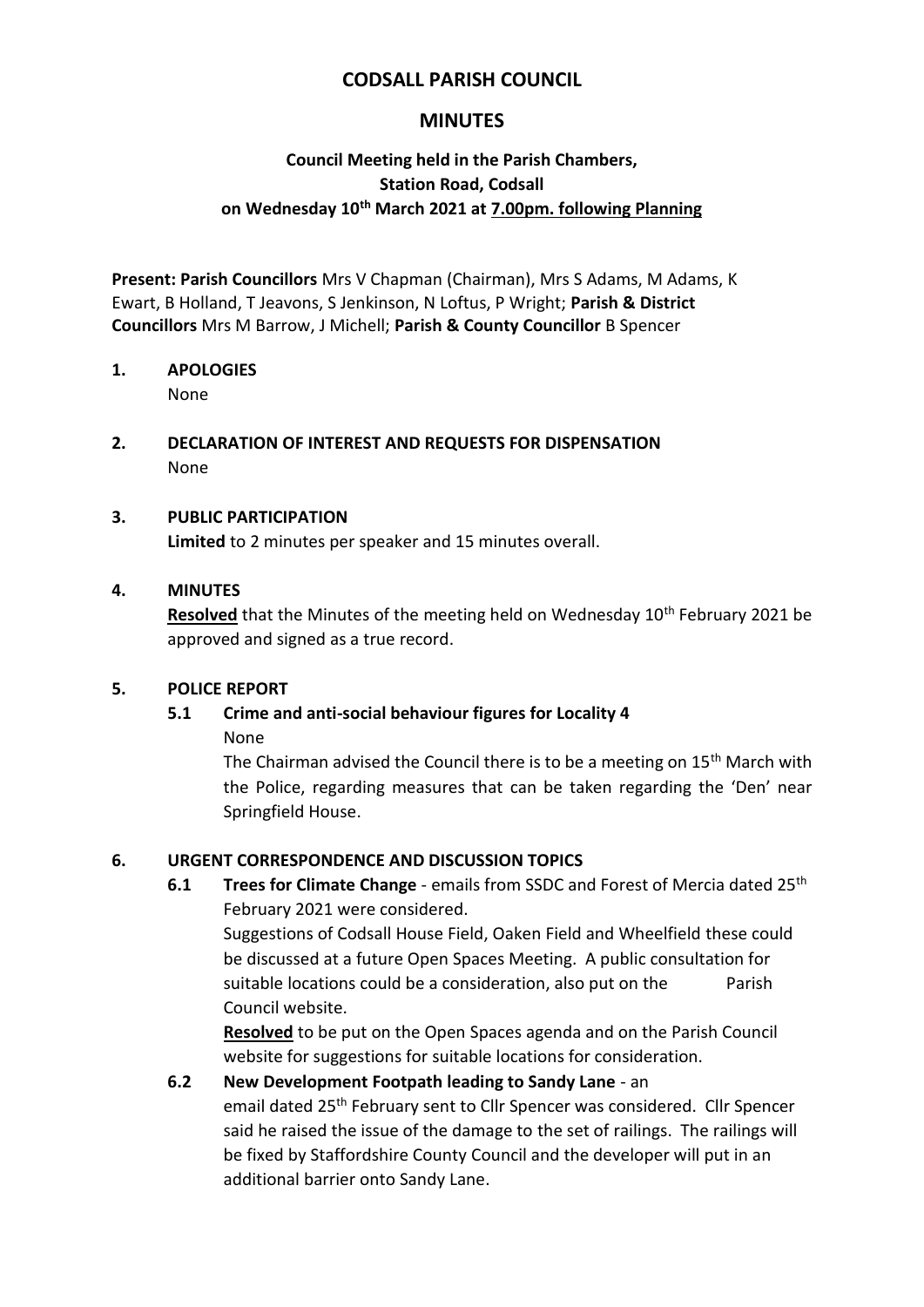Cllr Holland wished to express his thanks to Cllr Spencer for his hard work on this issue.

**6.3 Access restrictions to Public Footpath on Hushpins Lane** – a residents email dated 23rd February 2021 was considered. Cllr Michell said Staffordshire County Council are yet to act on the restrictions at both ends of the footpath, it is imperative it is done. Cllr Spencer said the Right of Way team have now cleared it. There is no real stile at Hushpins Lane end of the footpath, this may have been done to discourage walkers. Cllr Spencer said he can report this to the Rights of Way team. They are attending to it quickly, have they replaced the signpost posts at

either end.

## **6.4 Request for narrowing of Junction at Moatbrook Land and Wood**

Road - a residents email dated 9<sup>th</sup> February 2021 was considered. Cllr Spencer advised that this junction is not considered by County Highways as an issue. Sweeping junctions such as this one is the preferred option. Cllr Spencer went on to say that narrowing of the junction will not solve the issue, Highways will not alter the junction as they would have to justify the expenditure when there is nothing wrong with it. If Parish Councillors feel strongly to alter the junction it would have to be funded by the Parish Council with the approval of Highways.

Cllr Holland said that the biggest problem are vehicles exiting on to Wood Road. This could be addressed by looking at the white lines and to bring it more to the right-hand side and some yellow lines.

Cllr Jenkinson said exiting on to Wood Road is the issue with the visibility, and speed going in to Moatbrook Lane.

Cllr Wright advised the meeting that considering that he lives near there and has done all his life, he has never seen any accidents. In his opinion the junction at Slate Lane is worse.

Cllr Michell said he would like to back-up what Cllr Wright said. It is best left alone. There are worse junctions in the area that could have money spent on them.

Cllr Holland raised concerns regarding the position of the post box. Cllr Wright said that that problem could only be dealt with by moving the post box.

Cllr Ewart suggested traffic calming measures, "we should be looking at more attractive ways to slow traffic such as flowerbeds instead of humps, it is effective in France".

Cllr Chapman suggested it is deferred to the next agenda and have a site meeting beforehand.

Cllr Spencer advised that the knocked down signs are already being dealt with by County Council.

Cllr Spencer advised the meeting that if the Parish Council want to put something on the road this could result in large legal bills and consultation is required; it is not a quick process.

**Resolved** to go on the next Main Agenda and a site meeting held beforehand.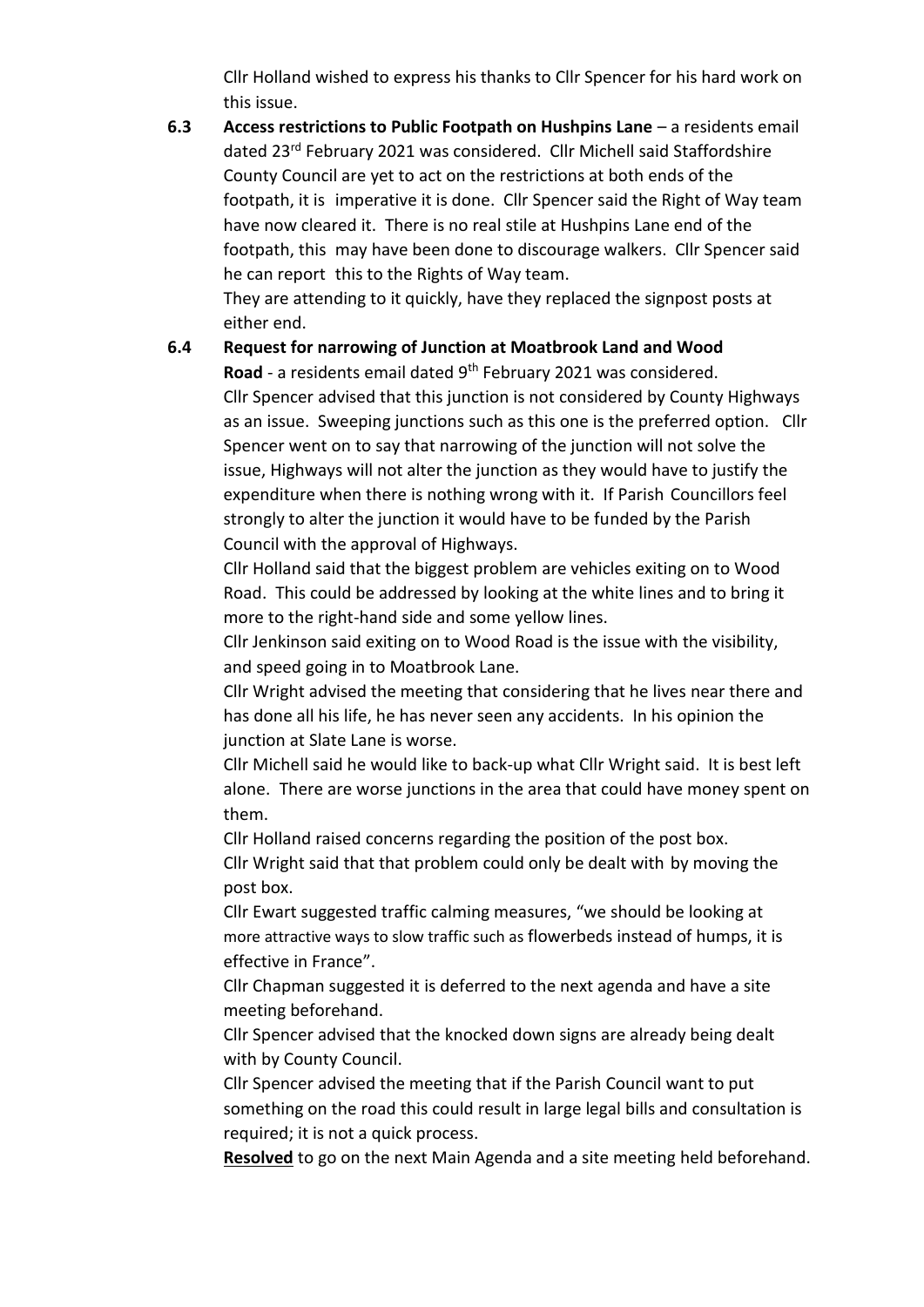**6.5 Codsall House Field -** a request from Cllr Barrow to give consideration for improvements on Codsall House Field.

Cllr Barrow said Codsall House Field is such an asset and not valued and used enough by residents. There is a stump that need to be cut down from a fallen tree in the past.

A possibility would be to have benches and tables, a pathway around the edge it would be nice. The hedge is overgrown. This is another piece of land to cherish.

Cllr Jenkinson said he is passionate about our open spaces, a discussion needs to be brought back to an open spaces meeting, to consider if it is it to be improved or a project. It is looking good; we need to keep making improvements.

At present the field gets a rough cut. The fencing repairs monies has been put to one side. Option one would be to repair the fencing or replace like for like.

The Clerk to get quotes for all options. All Councillors to have an input in what we would like. Perhaps a small version of the Wheelfield, wildflower meadow. Councillors of the Finance Committee to discuss.

Funding grants and match funding, private organisations, appoint an architect there are possibilities.

**Resolved** to find the look of a similar scheme and for the Open Spaces to consider options to be bought back to main Council

- **6.6 Casual Vacancy – North Ward** to be advised that an election has been requested. The election will be held in May. **Matter of report.**
- **6.7 Locality 4 Forum - Community Safety Update** an email dated 5th March 2021 and presentation slides from SSDC's Community Wellbeing & Partnership Officer and to give consideration if members wish to access the available funding and if so for which menu items. Our decision will be put forward at a Zoom Meeting to be held on 24<sup>th</sup> March by SSDC was considered.

## **Option 1: Home/Shed Security Equipment Bundle:**

Minder driveway & vehicle alert; Safe cans for money, cards, and car keys; Wireless battery powered smart doorbell camera; Public reassurance messages.

#### **Option 2: Ears and Eyes Network:**

Wireless battery powered smart doorbell cameras; Targeted distribution for victims of domestic violence, burglary, car key theft, vehicle crime; Links to locations of ANPR and CCTV for evidence gathering; Also, for people living with dementia who have tendency to leave home.

## **Option 3: Target Hardening for the vulnerable:**

The Minder Walk Safe; Signal blocking drink can save; Take 5 Campaign against scams – promotional information and materials; public reassurance messages.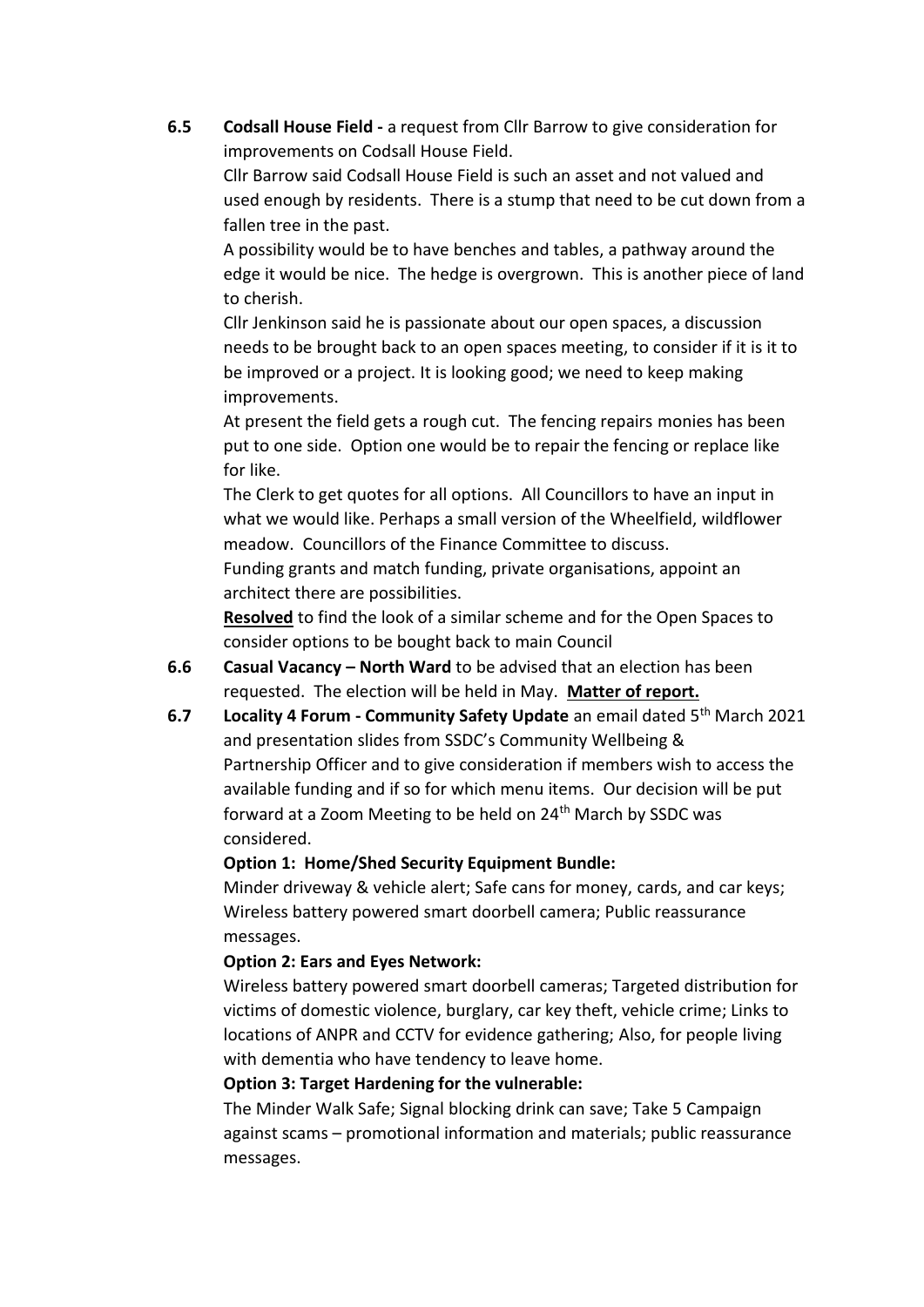#### **Option 4: Smart water Target Hardening Scheme:**

Property marking in areas of theft and burglary; Smart water signage; Public reassurance messages.

#### **Option 5: Bespoke Police Campaigns:**

Tackling anti-social behaviour e.g., off road bikes, presence in early hours; Target hardening campaigns e.g., car key thefts, home security; Public surgeries e.g., police awareness days for engagement with police; Public reassurance messages.

Cllr Spencer said he looked through and none of the options gripped him. It is about eyes and ears but there may be some opportunities to employ through youth work provision, we are a prime candidate due to county lines, different proposal for youth provision.

Cllr Holland said he thinks we do need to work with youth engagement and through the locality forum, organise groups we need to bring something back to make links into existing organisations on youth engagement.

The Chairman said we know the 'Den' is back. Need a youth worker who could liaise with the youth, we need to communicate with the young, it could be greatly beneficial.

Cllr Holland said it has to be multi-agency and local clubs' solution.

Cllr Michell said we do suffer from car key burglaries, not sure how we can tackle this through this programme as the funding is restricted – option 5. Officers are being drawn away from the neighbourhood to tactical crime. There are two issues, option 5 and youths.

Cllr Ewart agreed, if we have to stay within the suggestions, we should go for option 5.

Cllr Spencer said he agreed completely with Cllr Holland, it is all in the timing, after Covid, youths will go back to organised groups. Boscobel Squadron has offered support, they need to know where the youths are.

Cllr Jenkinson said there are different groups out there such as the cricket club, it can help through sport, it is a big thing to get the kids onto the right path and mix with the right sort.

Option eyes and ears, neighbourhood watch.

Cllr Holland said we need someone to respond.

A vote was taken for option 5, 8 for; 4 abstained.

**Resolved** that the Parish Council would support option 5 for access to available funding.

**6.8 Weed Spraying Around Village** – Cllr Michell requested that the Council to consider whether the use of Weed Killer should be used around the Parish. Cllr Michell said spraying randomly around the village means less strimming has to be done which is more expensive. Some Councils have asked for spraying not to be done. A bit more effort has to go in the verges, we should not be spraying unnecessary, we should at least try. The District Council perhaps should not use weedkiller for a year.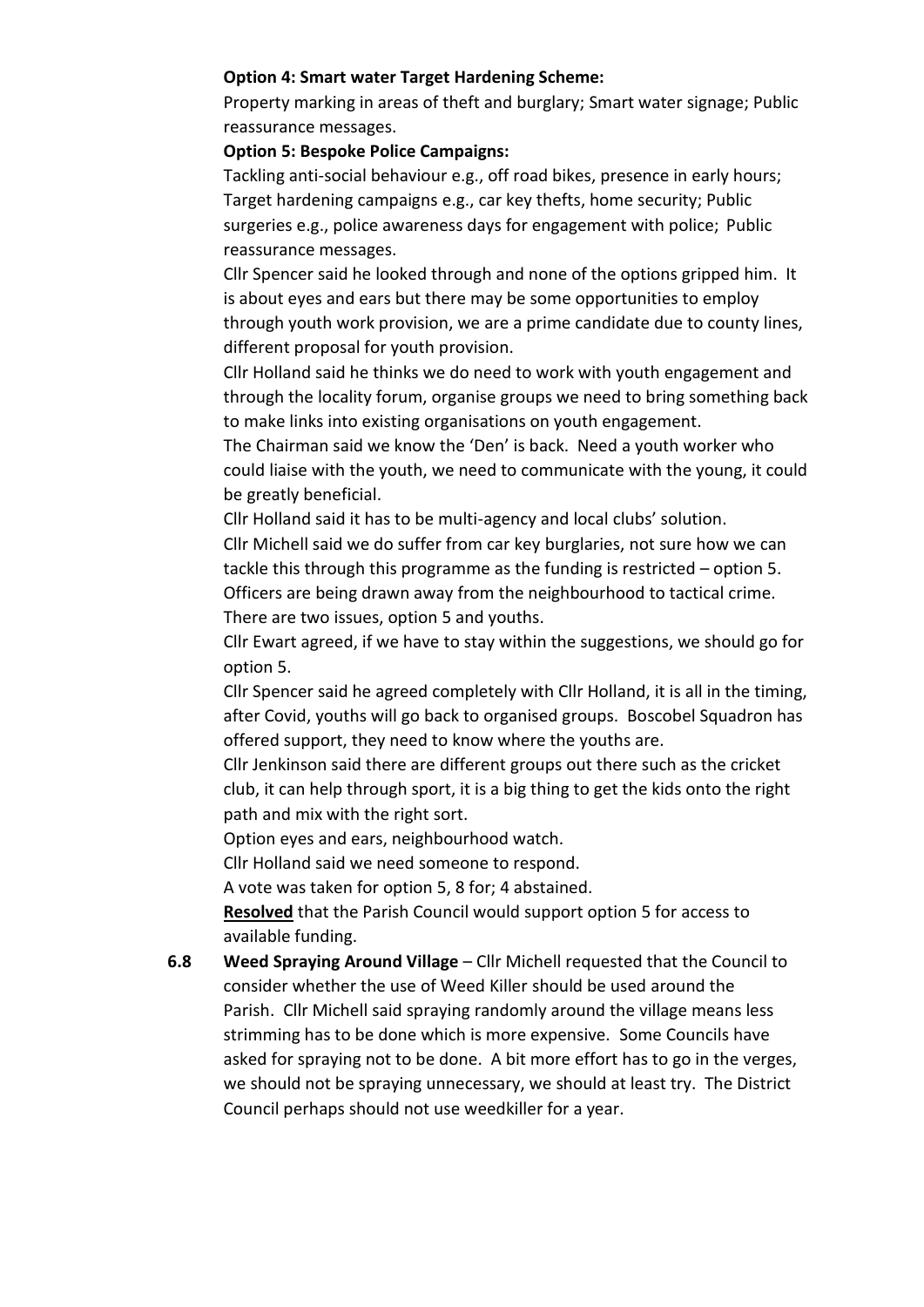Cllr Jenkinson said he agreed for this, Oaken adopted a verge and the District Council came and sprayed it after wildflowers had been planted. Cllr Ewart agreed with Cllr Michell and proposed we approach the District **Resolved** that the Parish Council write to SSDC to request the use of weedkiller be suspended from use around the Parish for a trial period of 12 months.

*[Due to loss of connection Cllr Spencer left the meeting 8.15pm]*

#### **7. ACCOUNTS**

- **7.1 Resolved** that a report on Council Finances for year to 28<sup>th</sup> February 2021 be approved.
- **7.2 Resolved** that the schedule of payments to 8<sup>th</sup> March 2021 be approved.
- **7.3** Confirmation by the Chairman of the authorisation of the Clerks time sheet. **Matter of report.**
- **8. COUNTY COUNCILLOR'S REPORT** Deferred
- **9. CODSALL VILLAGE HALL MANAGEMENT COMMITTEE (CVHMC)**

There is to me a meeting on Monday. Nothing else to report.

#### **10. DISTRICT COUNCILLOR'S REPORT**

Report from District Councillors:

Cllr Barrow said it is all Covid at the moment. Time is being spent on the boundary commission; it will be especially important for Codsall. There would be a reduced number of Councillors, we are worried that the Parish will be left with less representation. We might be under pressure in Codsall for other areas.

Cllr Spencer is taking the lead in Locality 4.

Ward boundaries. District Councillors could be reduced from 49 to 41

Wards will go and it will become one area of Codsall.

Each Parish Council are fighting for their own area.

Cllr Ewart said boundary lines are being drawn up by South Staffordshire Council.

## **11. Councillors and Clerks Written Report**

A written report from the Clerk was received. **Matter of report.** Cllrs said that they were delighted with the progression of the play area. Cllr Jenkinson said the MUGA stainless steel benches will come soon.